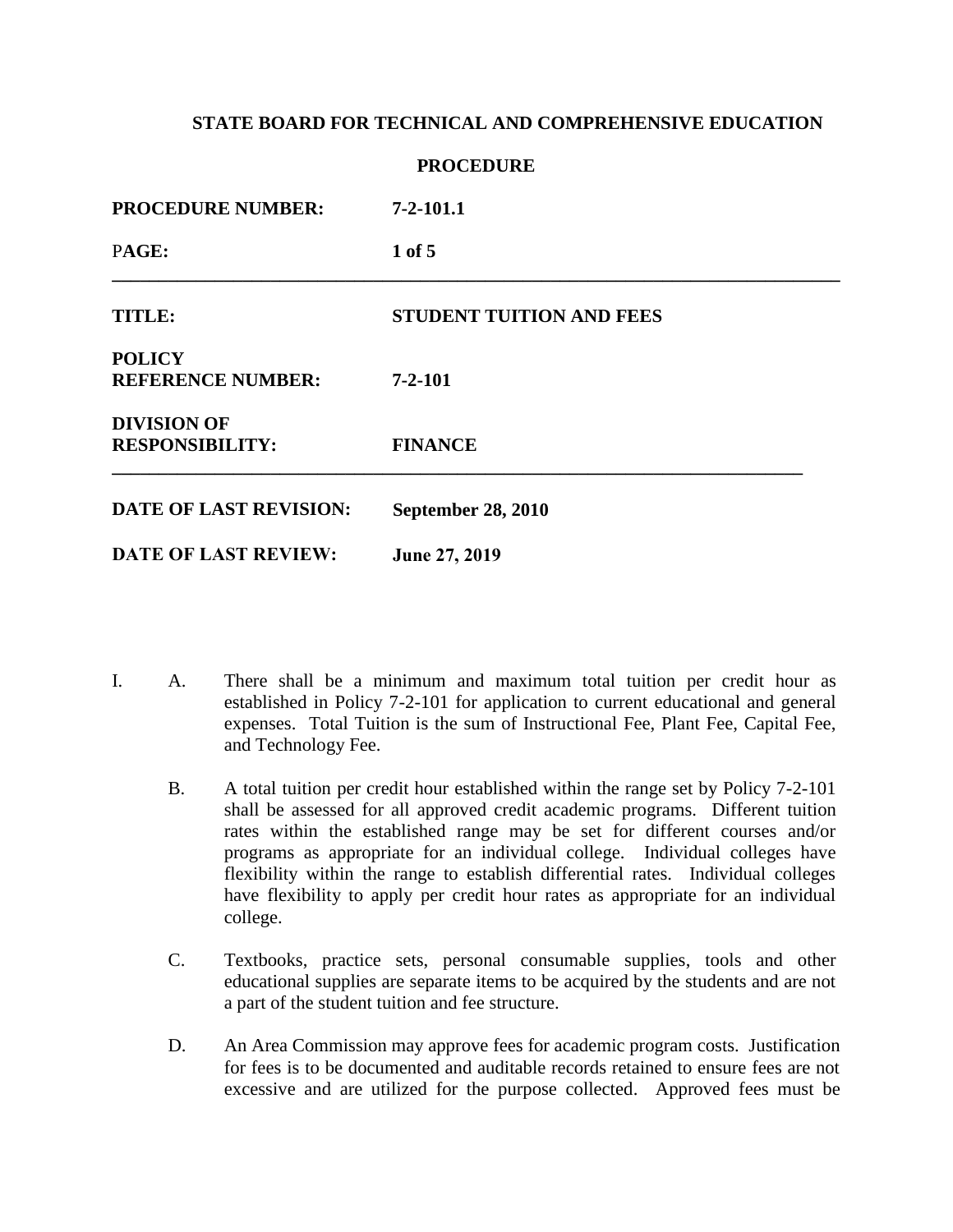#### **PROCEDURE**

**\_\_\_\_\_\_\_\_\_\_\_\_\_\_\_\_\_\_\_\_\_\_\_\_\_\_\_\_\_\_\_\_\_\_\_\_\_\_\_\_\_\_\_\_\_\_\_\_\_\_\_\_\_\_\_\_\_\_\_\_\_\_\_\_\_\_\_\_\_\_\_\_\_\_\_\_\_\_**

**PROCEDURE NUMBER: 7-2-101.1** P**AGE: 2 of 5**

> reported to the State Board staff and disclosed to enrolling students in advance of implementation. .

- E. The fee for part-time students enrolled in credit academic programs shall be according to the individual college's per credit hour rate not to exceed the established maximum..
- II. A. A County Differential Fee may be charged in addition to total fees assessed on a student whose statutory residence is not in the county tax base of the college's designated service area. The County Differential Fee shall be proportionate to the student contribution derived from the county (ies) providing sufficient funding to support the local obligation for Plant Maintenance, Operations, and Capital needs of the college.

The County Differential Fee may also be assessed to in-service-area students originating from counties that do not provide sufficient funding to support the local obligation for Plant Maintenance, Operations, and Capital needs. A County Differential Fee may be assessed over and above the college's Tuition charge sufficient to offset any anticipated deficit attributed to an in-service-area county's failure to maintain allocations, or equivalent State allocation in the case of Technical College of the Lowcountry and Denmark Technical College, for Plant Operations, Maintenance, and Capital costs as defined in the Technical College System Mission Resource Requirement.

It is the responsibility of the Area Commission to ensure that any County Differential Fee conforms to limits set by this procedure. The portion of County Differential Fee attributed to out-of-service-area assessment may be waived for programs that are certified by the State Board as statewide or regional programs.

- B. Out-of-state fees charged must recapture one hundred percent of the total education and general cost for out-of-state undergraduate students, in order to conform to state law.
- III. The State Board staff shall calculate the maximum total Other Required Fees which are charged to all students considering the most recent available Higher Price Index (HEPI). In the event of state budget reductions, State Board staff shall calculate the revised maximum as soon as practical. **Other Required Fees are fees that are charged to all**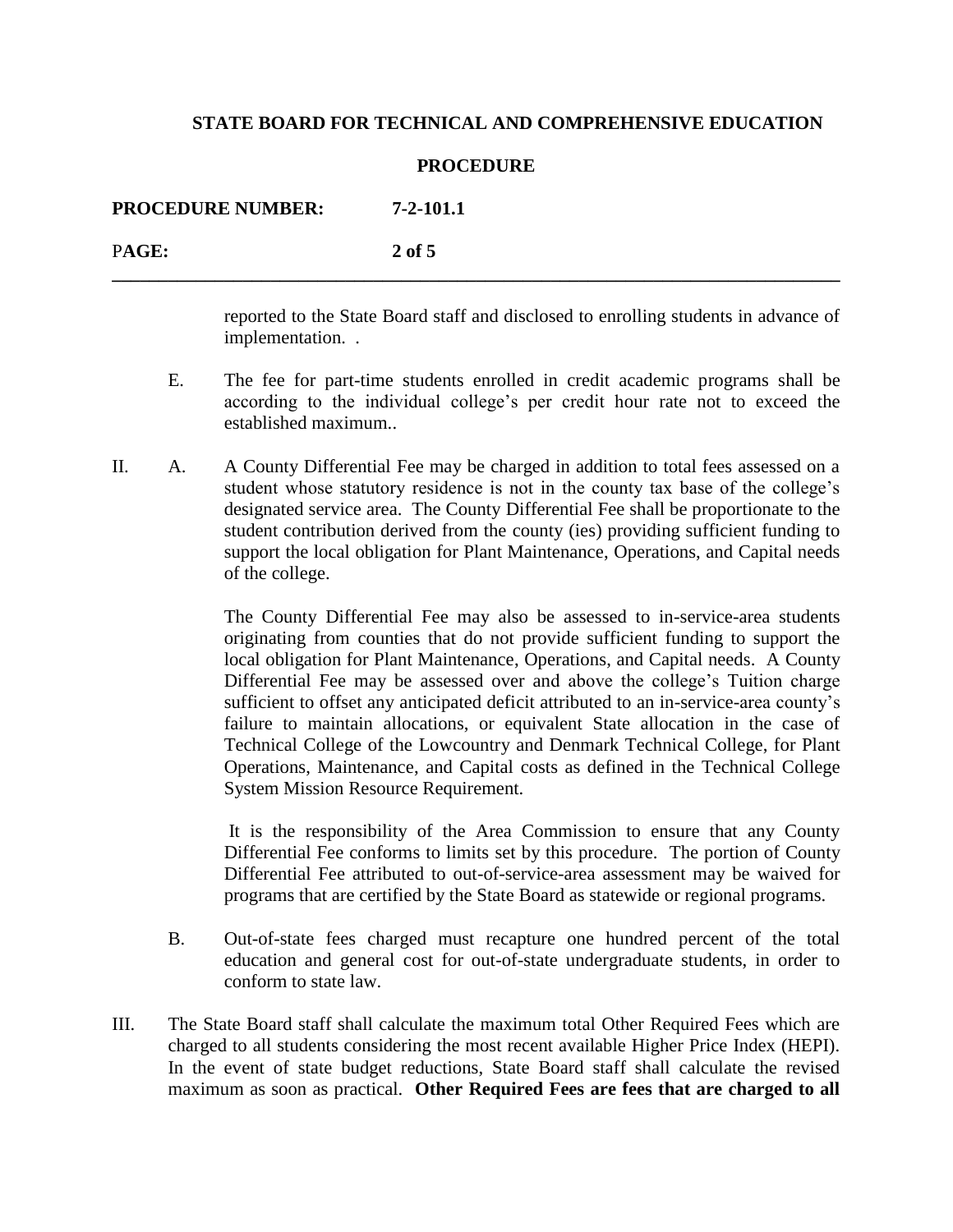#### **PROCEDURE**

**\_\_\_\_\_\_\_\_\_\_\_\_\_\_\_\_\_\_\_\_\_\_\_\_\_\_\_\_\_\_\_\_\_\_\_\_\_\_\_\_\_\_\_\_\_\_\_\_\_\_\_\_\_\_\_\_\_\_\_\_\_\_\_\_\_\_\_\_\_\_\_\_\_\_\_\_\_\_**

**PROCEDURE NUMBER: 7-2-101.1**

P**AGE: 3 of 5**

.

**students and are above total tuition.** Other Required Fees may include but are not limited to the following:

- Student Activity Fee: Fees charged to all students to defray the costs of student activities.
- Registration Fee: Fees charged to all students each semester in order to register for classes.
- Enrollment Fee: Fees charged to all students each semester in order to enroll for classes.
- Parking Fee: Fees charged to all students each semester in order to park a vehicle on campus.
- Other Fees may include: Athletics, Student Services, Insurance.
- IV. Credit Program Fees for Distance Learning within the South Carolina Technical College System

In distance learning situations which require students to be enrolled in two colleges, the total student tuition from per credit rates may be more than full tuition at either institution. In such cases, tuition per credit hour paid to each college should be in accordance with the agreement between the two colleges. The per credit course fee should not exceed the higher fee of either institution.

- V. The Instructional Fee for Continuing Education courses (non-credit) should be an amount sufficient to cover appropriate institutional costs.
- VI. Charges for Community Interest Programs shall be sufficient to cover the cost of operating the course plus a pro rata overhead charge.
- VII. Fees shall be accounted for in separate revenue accounts to facilitate evaluation and matching the purpose for which the fee was collected.
- VIII. Tuition and fees should be published.
- IX. The college is required to file the Tuition and Fee Summary (Appendix 1) with the State Board Division of Finance within 30 days of any action which modifies student tuition and fees.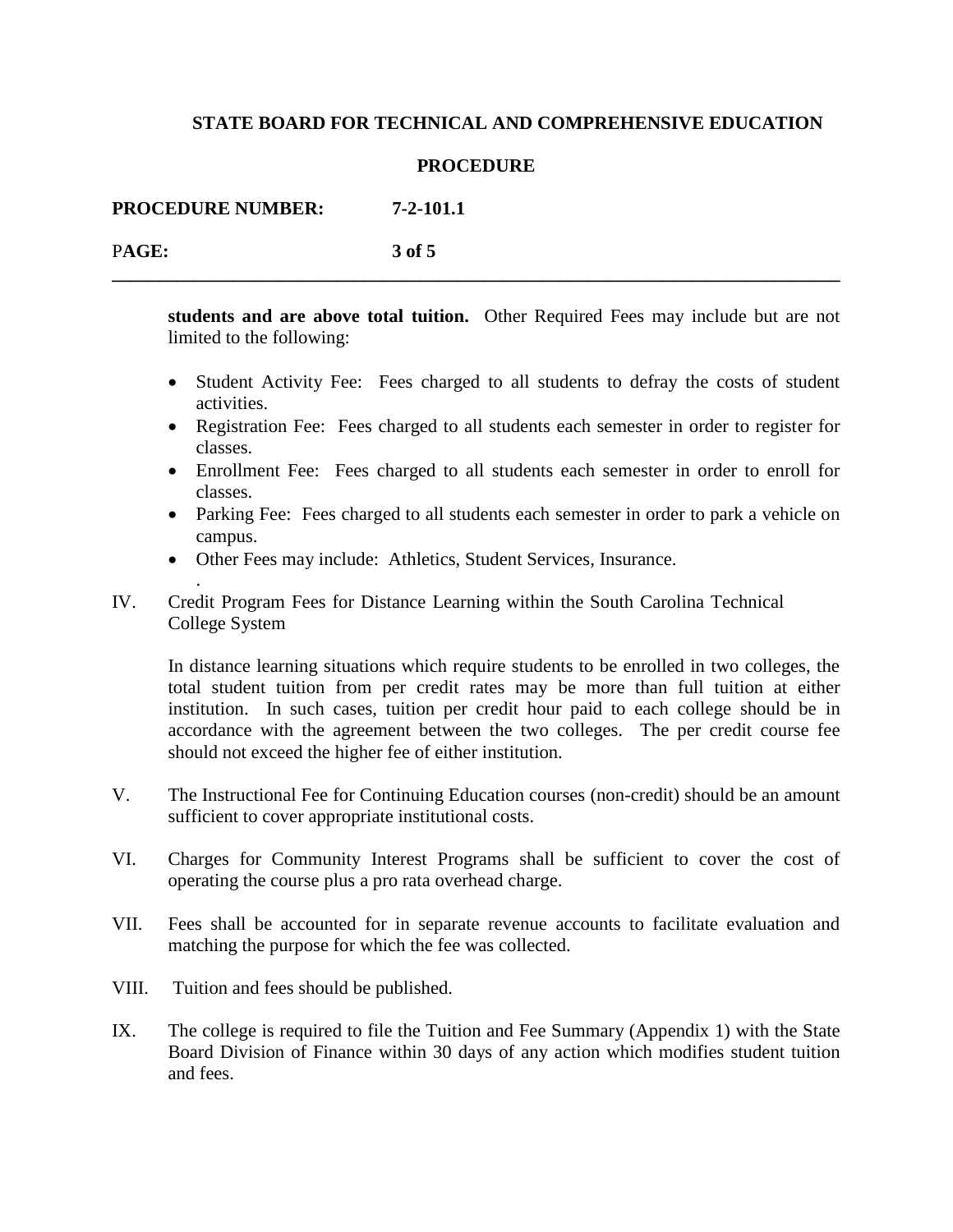### **PROCEDURE**

**PROCEDURE NUMBER: 7-2-101.1**

P**AGE: 4 of 5**

#### **APPENDIX 1**

**\_\_\_\_\_\_\_\_\_\_\_\_\_\_\_\_\_\_\_\_\_\_\_\_\_\_\_\_\_\_\_\_\_\_\_\_\_\_\_\_\_\_\_\_\_\_\_\_\_\_\_\_\_\_\_\_\_\_\_\_\_\_\_\_\_\_\_\_\_\_\_\_\_\_\_\_\_\_**

**(Sample of Tuition and Fee Summary – Electronic Form may be found on Division of Finance Web Portal)**